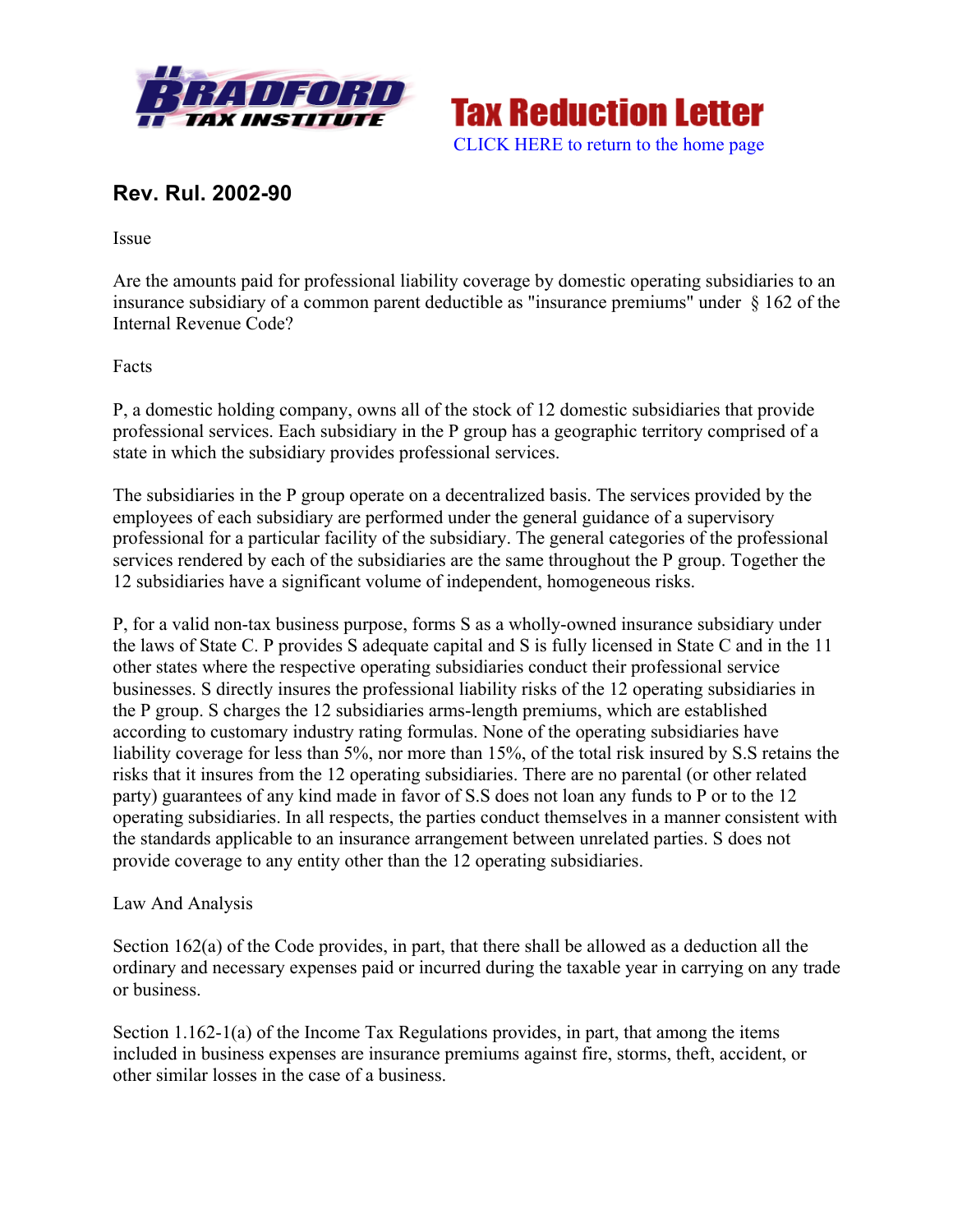Neither the Code nor the regulations define the terms "insurance" or "insurance contract." The United States Supreme Court, however, has explained that in order for an arrangement to constitute "insurance" for federal income tax purposes, both risk shifting and risk distribution must be present. Helvering v. LeGierse, 312 U.S. 531 [25 AFTR 1181] (1941).

Risk shifting occurs if a person facing the possibility of an economic loss transfers some or all of the financial consequences of the potential loss to the insurer, such that a loss by the insured does not affect the insured because the loss is offset by the insurance payment. Risk distribution incorporates the statistical phenomenon known as the law of large numbers. Distributing risk allows the insurer to reduce the possibility that a single costly claim will exceed the amount taken in as premiums and set aside for the payment of such a claim. By assuming numerous relatively small, independent risks that occur randomly over time, the insurer smooths out losses to match more closely its receipt of premiums. Clougherty Packing Co. v. Commissioner, 811 F.2d 1297, 1300 [59 AFTR 2d 87-668](9th Cir. 1987). Risk distribution necessarily entails a pooling of premiums, so that a potential insured is not in significant part paying for its own risks. See Humana Inc. v. Commissioner, 881 F.2d 247, 257 [64 AFTR 2d 89-5142](6th Cir. 1989). In Humana, the United States Court of Appeals for the Sixth Circuit held that arrangements between a parent corporation and its insurance company subsidiary did not constitute insurance for federal income tax purposes. The court also held, however, that arrangements between the insurance company subsidiary and several dozen other subsidiaries of the parent (operating an even larger number of hospitals) qualified as insurance for federal income tax purposes because the requisite risk shifting and risk distribution were present. But seeMalone & Hyde, Inc. v. Commissioner, 62 F.3d 835 [76 AFTR 2d 95-5952](6th Cir. 1995) (concluding the lack of a business purpose, the undercapitalization of the offshore captive insurance subsidiary and the existence of related party guarantees established that the substance of the transaction did not support the taxpayer's characterization of the transaction as insurance). In Kidde Industries, Inc. v. United States, 40 Fed. Cl. 42 [81 AFTR 2d 98-326](1997), the United States Court of Federal Claims concluded that an arrangement between the captive insurance subsidiary and each of the 100 operating subsidiaries of the same parent constituted insurance for federal income tax purposes. As in Humana, the insurer in Kidde insured only entities within its affiliated group during the taxable years at issue.

In the present case, the professional liability risks of 12 operating subsidiaries are shifted to S. Further, the premiums of the operating subsidiaries, determined at arms-length, are pooled such that a loss by one operating subsidiary is borne, in substantial part, by the premiums paid by others. The 12 operating subsidiaries and S conduct themselves in all respects as would unrelated parties to a traditional insurance relationship, and S is regulated as an insurance company in each state where it does business. The narrow question presented is whether P's common ownership of the 12 operating subsidiaries and S affects the conclusion that the arrangements at issue are insurance for federal income tax purposes. Under the facts presented, we conclude the arrangements between S and each of the 12 operating subsidiaries of S's parent constitute insurance for federal income tax purposes.

## Holding

The amounts paid for professional liability coverage by the 12 domestic operating subsidiaries to S are "insurance premiums" deductible under § 162.

Effect On Other Documents